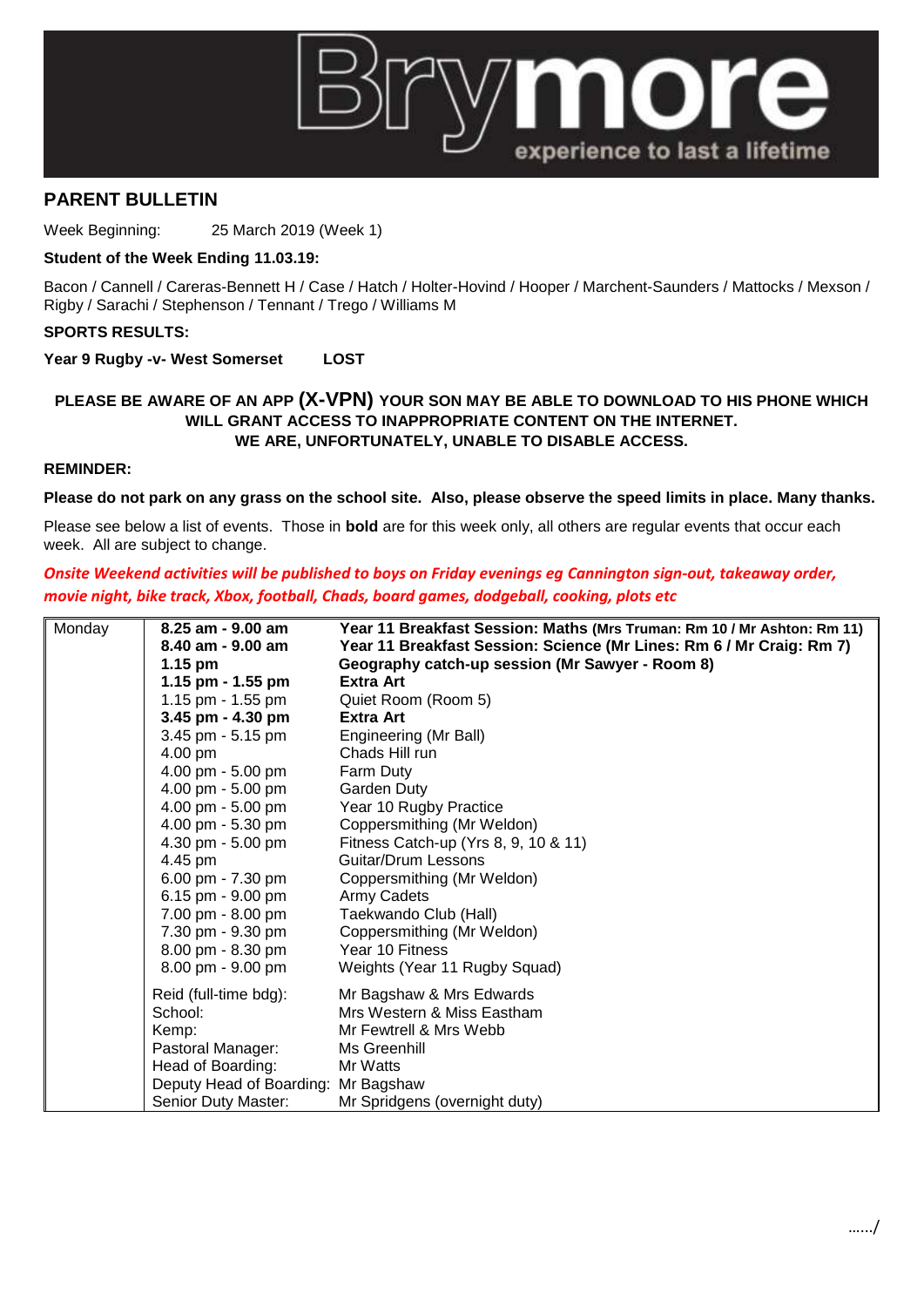| Tuesday   | 7.45 am - 8.15 am                   | Year 11 Breakfast Session: Geography (Mr Ellis: Rm 12)                  |
|-----------|-------------------------------------|-------------------------------------------------------------------------|
|           | 8.25 am - 9.00 am                   | Year 11 Breakfast Session: English (Mrs Taylor-Lane: Rm 4)              |
|           | 8.40 am - 9.00 am                   | SSLT (Head's Office)                                                    |
|           | 1.15 pm                             | <b>School Council (Meeting Room)</b>                                    |
|           | 1.15 pm - 1.55 pm                   | <b>Extra Art</b>                                                        |
|           | 1.15 pm - 1.55 pm                   | Quiet Room (Room 5)                                                     |
|           | 3.45 pm - 5.15 pm                   | Tool Making/Engineering (Mr Ball)                                       |
|           | 3.45 pm - 4.30 pm                   | <b>Extra Art</b>                                                        |
|           | 4.00 pm                             | <b>History catch-up session</b>                                         |
|           | 4.00 pm                             | Chads Hill run                                                          |
|           | 4.00 pm - 5.00 pm                   | Farm Duty                                                               |
|           | 4.00 pm - 5.00 pm                   | Year 9 Rugby                                                            |
|           | 4.00 pm - 5.30 pm                   | Welding (Mr Weldon)                                                     |
|           | 4.30 pm - 5.00 pm                   | Year 8 Fitness                                                          |
|           | 4.45 pm                             | Guitar Lessons                                                          |
|           | 5.15 pm - 6.00 pm                   | Wood Carving (Mr Ball)                                                  |
|           | 6.00 pm - 7.30 pm                   | Welding (Mr Weldon)                                                     |
|           | 6.15 pm - 7.15 pm                   | 11.2 Maths catch-up session                                             |
|           | 7.30 pm - 8.15 pm                   | Bike Track (Mrs Long)                                                   |
|           | 7.30 pm - 8.15 pm                   | Lego Club (Mrs Webb)                                                    |
|           | 7.30 pm - 9.00 pm                   | Welding (Mr Weldon)                                                     |
|           | 8.00 pm - 8.30 pm                   | Year 11 Fitness                                                         |
|           | 8.00 pm - 9.00 pm                   | Weights (Year 10 Rugby Squad)                                           |
|           | Reid (full-time bdg):               | Mrs Long & Mrs Edwards                                                  |
|           | School:                             | Mrs Western & Miss Eastham                                              |
|           | Kemp:                               | Mr Fewtrell & Mrs Webb                                                  |
|           | Pastoral Manager:                   | Ms Greenhill                                                            |
|           | Head of Boarding:                   | (Day) Mr Watts                                                          |
|           | Deputy Head of Boarding:            | Mr Bagshaw                                                              |
|           | Senior Duty Master:                 | Mr Spridgens                                                            |
|           | SLT Member:                         | Mr Thomas                                                               |
|           |                                     |                                                                         |
| Wednesday | 8.25 am - 9.00 am                   | Year 11 Breakfast Session: Maths (Mrs Truman: Rm 10 / Mr Ashton: Rm 11) |
|           | 8.40 am - 9.00 am                   | Year 11 Breakfast Session: Science (Mr Lines: Rm 6 / Mr Craig: Rm 7)    |
|           | 1.15 pm - 1.55 pm                   | Extra Art                                                               |
|           | 1.15 pm - 1.55 pm                   | Quiet Room (Room 5)                                                     |
|           | 3.30 pm                             | Rugby: Year 10 -v- BCA & WSC (Home)                                     |
|           | 3.45 pm - 5.15 pm                   | Archery (Mr Ball)<br>Extra Art                                          |
|           | 3.45 pm - 4.30 pm<br>4.00 pm        | Rugby: Year 9 -v- Shapwick (Away)                                       |
|           | 4.00 pm                             | Chads Hill run                                                          |
|           | 4.00 pm - 5.00 pm                   | Farm Duty                                                               |
|           | 4.00 pm - 5.00 pm                   | Garden Duty                                                             |
|           | 4.00 pm - 5.00 pm                   | Year 7 & 8 Rugby                                                        |
|           | 4.00 pm - 5.30 pm                   | Blacksmithing (Mr Weldon)                                               |
|           | 4.15 pm - 5.00 pm                   | Board Games - School House (Miss Eastham)                               |
|           | 4.30 pm - 5.00 pm                   | Year 9 Fitness                                                          |
|           | 6.00 pm - 7.30 pm                   | Blacksmithing (Mr Weldon)                                               |
|           | 6.00 pm - 7.30 pm                   | Welding (Mr Weldon)                                                     |
|           | 7.15 pm - 8.00 pm                   | Arts & Crafts - Reid House (Mrs Edwards)                                |
|           | 7.30 pm - 9.00 pm                   | Blacksmithing (Mr Weldon)                                               |
|           | 7.30 pm - 9.00 pm                   | Weights (Year 10&11 Rugby Squad)                                        |
|           | 7.45 pm - 8.30 pm                   | Athletics - MUGA (Invite Only)                                          |
|           | 7.30 pm                             | Young Farmers Club (LRC)                                                |
|           | Reid (full-time bdg):               | Mrs Long & Mrs Edwards                                                  |
|           | School:                             | Mr Bagshaw & Miss Eastham                                               |
|           | Kemp:                               | Mr Fewtrell & Mrs Webb                                                  |
|           | Pastoral Manager:                   | Ms Greenhill (overnight duty)                                           |
|           | Head of Boarding:                   | Mr Watts                                                                |
|           | Deputy Head of Boarding: Mr Bagshaw |                                                                         |
|           | Senior Duty Master:<br>SLT Member:  | Mr Spridgens<br>Mr Winter                                               |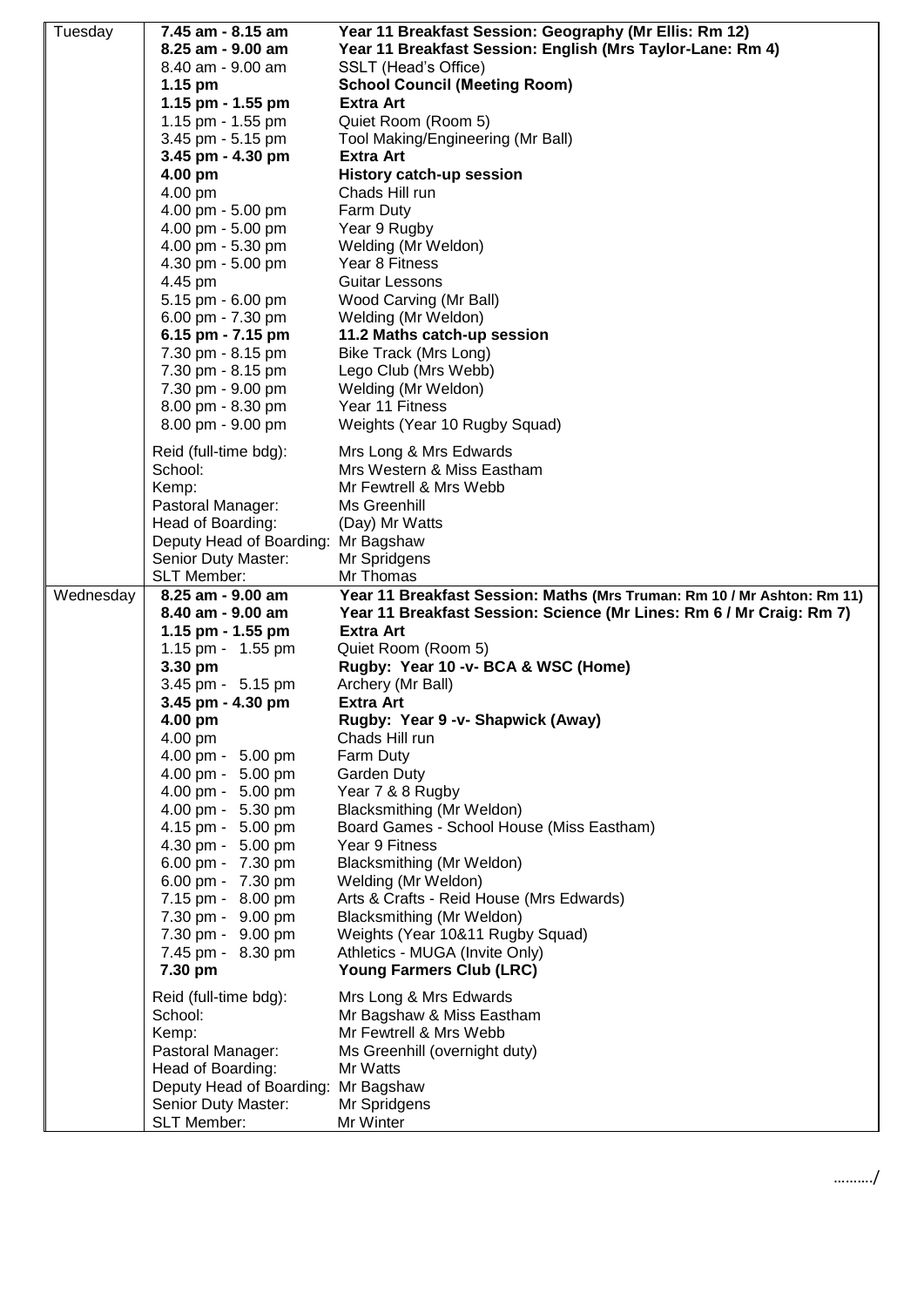| Thursday | <b>Assembly: Head Boy Presentations</b> |                                                                 |  |
|----------|-----------------------------------------|-----------------------------------------------------------------|--|
|          | 8.25 am - 9.00 am                       | <b>Breakfast Session: English</b>                               |  |
|          |                                         | (Mrs Taylor-Lane: Rm 4 / Mrs Davis: Rm 5 /                      |  |
|          |                                         | Miss Webber & Mrs Popham: Meeting Room)                         |  |
|          | 1.15 pm - 1.55 pm                       | Quiet Room (Room 5)                                             |  |
|          | 3.45 pm - 5.15 pm                       | Woodwork (Mr Ball)                                              |  |
|          | 4.00 pm                                 | Chads Hill run                                                  |  |
|          | 4.00 pm - 4.30 pm                       | Geography Intervention ((Mr Sawyer - Room 8)                    |  |
|          | 4.00 pm - 4.45 pm                       | RC Racing Cars Club (Mr Simmons)                                |  |
|          | 4.00 pm - 5.00 pm                       | Farm Duty                                                       |  |
|          | 4.00 pm - 5.00 pm                       | Garden Duty                                                     |  |
|          | 4.00 pm - 5.00 pm                       | Cooking Club (Mrs Western)                                      |  |
|          | 4.00 pm - 5.00 pm                       | Year 11 Rugby                                                   |  |
|          | 4.00 pm - 5.00 pm                       | All Years Hockey - MUGA                                         |  |
|          | 4.15 pm - 5.45 pm                       | Bike Track (TBC)                                                |  |
|          | 6.00 pm - 7.15 pm                       | Walk & Talk Maths Mock (Hall) (Mr Ashton & Mrs Truman)          |  |
|          | 6.15 pm - 9.00 pm                       | Army Cadets                                                     |  |
|          | 6.15 pm - 7.15 pm                       | Walk & Talk Maths Mock (Hall) (Mr Ashton & Mrs Truman)          |  |
|          | 7.30 pm - 8.00 pm                       | Basketball - MUGA (Mr Fewtrell)                                 |  |
|          | 7.40 pm - 9.10 pm                       | Circuits (Year 10 & 11 Rugby Squad)                             |  |
|          | 8.00 pm - 9.00 pm                       | Weights (Invite Only)                                           |  |
|          |                                         |                                                                 |  |
|          | Reid (full-time bdg):                   | Mrs Long & Mrs Edwards                                          |  |
|          | School:                                 | Mrs Western & Miss Eastham                                      |  |
|          | Kemp:                                   | Mr Fewtrell & Mrs Webb                                          |  |
|          | Pastoral Manager:                       | Ms Greenhill                                                    |  |
|          | <b>Activities Tutor:</b>                | Mr Blake                                                        |  |
|          | Duty Master:                            | Mr Ashton                                                       |  |
|          | Head of Boarding:                       | Mr Watts                                                        |  |
|          |                                         | Deputy Head of Boarding: Mr Bagshaw (til 10.00 pm)              |  |
|          | Senior Duty Master:                     | Mr Spridgens                                                    |  |
|          | <b>SLT Member:</b>                      | Mrs Davis                                                       |  |
| Friday   | 8.25 am - 9.00 am                       | Breakfast Session: Maths (Mrs Truman: Rm 10 / Mr Ashton: Rm 11) |  |
|          | <b>PM</b>                               | <b>Year 11 House Rugby Finals</b>                               |  |
|          | 1.15 pm - 1.55 pm                       | Quiet Room (Room 5)                                             |  |
|          | 3.45 pm - 4.45 pm                       | X-Box Freeplay - Reid House                                     |  |
|          | 4.00 pm                                 | Chads Hill run                                                  |  |
|          | 4.00 pm - 5.00 pm                       | Farm Duty                                                       |  |
|          | 4.00 pm - 5.00 pm                       | Garden Duty                                                     |  |
|          | 4.00 pm                                 | <b>Prep (Optional)</b>                                          |  |
|          | 4.00 pm                                 | <b>Senior Staff Detention:</b>                                  |  |
|          |                                         | Students will be informed beforehand if it applies to them      |  |
|          | 4.00 pm - 5.00 pm                       | Weekly Pool Competition with prizes - Kemp House                |  |
|          | 6.00 pm                                 | FoBSA Easter Bingo £2.00 (Mrs Eastham & Mrs Webb)               |  |
|          | Reid (full-time bdg):                   | Mrs Long                                                        |  |
|          | School:                                 | Mrs Western (am) / Miss Eastham (pm)                            |  |
|          | Kemp:                                   | Mr Fewtrell (am) / Mrs Webb (pm)                                |  |
|          | Pastoral Manager:                       | Ms Greenhill (On call overnight)                                |  |
|          | <b>Activities Tutor:</b>                | Mr Blake                                                        |  |
|          |                                         |                                                                 |  |
|          | Head of Boarding:                       | Mr Watts                                                        |  |
|          | Deputy Head of Boarding: Mr Bagshaw     |                                                                 |  |
|          | Senior Duty Master:                     | Mr Spridgens                                                    |  |
| Saturday | 11.15 am - 5.00 pm                      | Sea Fishing, Watchet Harbour £28.00 (Mr Bagshaw)                |  |
|          | Reid (full-time bdg):                   | Mr Bagshaw                                                      |  |
|          | Weekend Support:                        | Ms Greenhill                                                    |  |
|          | Deputy Head of Boarding: Mr Bagshw      |                                                                 |  |
|          | Senior Duty Master:                     | Mr Spridgens (pm/evening/overnight))                            |  |
|          | Matron:                                 | 8.30 am - 10.00 pm                                              |  |
|          | <b>SLT Member:</b>                      | Mr Watts (on call)                                              |  |
|          | Matron:                                 | 8.30 am - 10.00 pm                                              |  |